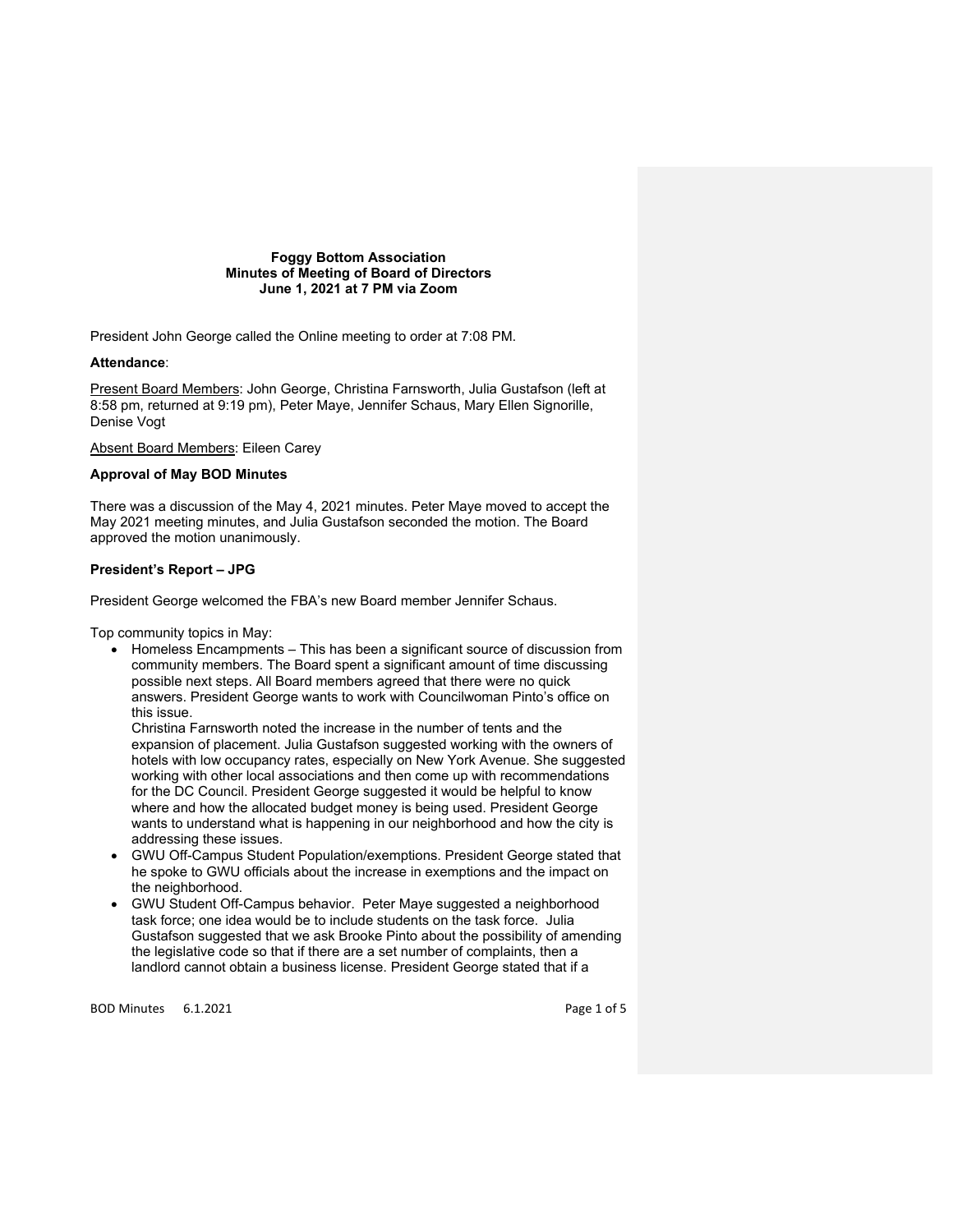student is living off campus s/he must take a training course. GWU, students and community must work together to resolve this problem.

• Non-Permitted Construction to renovate homes in historic district. What happens if a house is not up to code and rented to students? The onus is on the community versus the students. Two houses on Queen Anne's Lane were having work done without any permit and DCRA issued a stop work order. Peter Maye asked what happens if there is a permit, but then the work is not within the scope of the permit; what are the consequences and is the permit still viable.

FBA Newsletter– President George that there has been tremendous support on the revised newsletter. Donations to the Garden Committee have increased substantially.

Arts in Foggy Bottom Exhibit Launch on Saturday, June 5, 2021.

GWU President LeBlanc Status. He will leave at the end of school year 2022.

Vacant/Blighted Houses. 2505 I Street had significant back real estate taxes but these have been paid; 2507 I Street is being renovated with an elevator and theatre room. FBA has contacts at DCRA if there are other vacated/blighted houses.

26<sup>th</sup> and I Streets water source has been delayed. A project usually takes 8 to 9 weeks after no-parking signs go up; such signs have been posted recently. However, DC Water is reexamining the plans.

26<sup>th</sup> Street Dog Park renovation is at a standstill. The person who was going to work on it is no longer responding to emails. The purpose of the renovation is to fix drainage and then put down rubber chips.

Kids Park. Parents and others are doing work on the park to maintain it. Peter Maye made a pitch for additional volunteers.

Policy/Procedure for Charitable Giving (Tabled)

### **Board Agenda Items**

Julia – L Street Construction between 20<sup>th</sup> and 21<sup>st</sup> Street NW. ANC Commissioner Jeri Epstein said it was not on anyone's agenda

Denise – Checking Permit Violations with DCRA. President George contacted DCRA to understand the permitting process and changes in use from original permit. The Board discussed construction encroaching on alleyways and the safety issues that this raises.

Jennifer – City Trash Containers. Jennifer Schaus stated that many trash cans are overflowing and suggested a different type of trash can. President George suggested making a complaint and also notifying the FBA contact.

BOD Minutes 6.1.2021 **Page 2 of 5**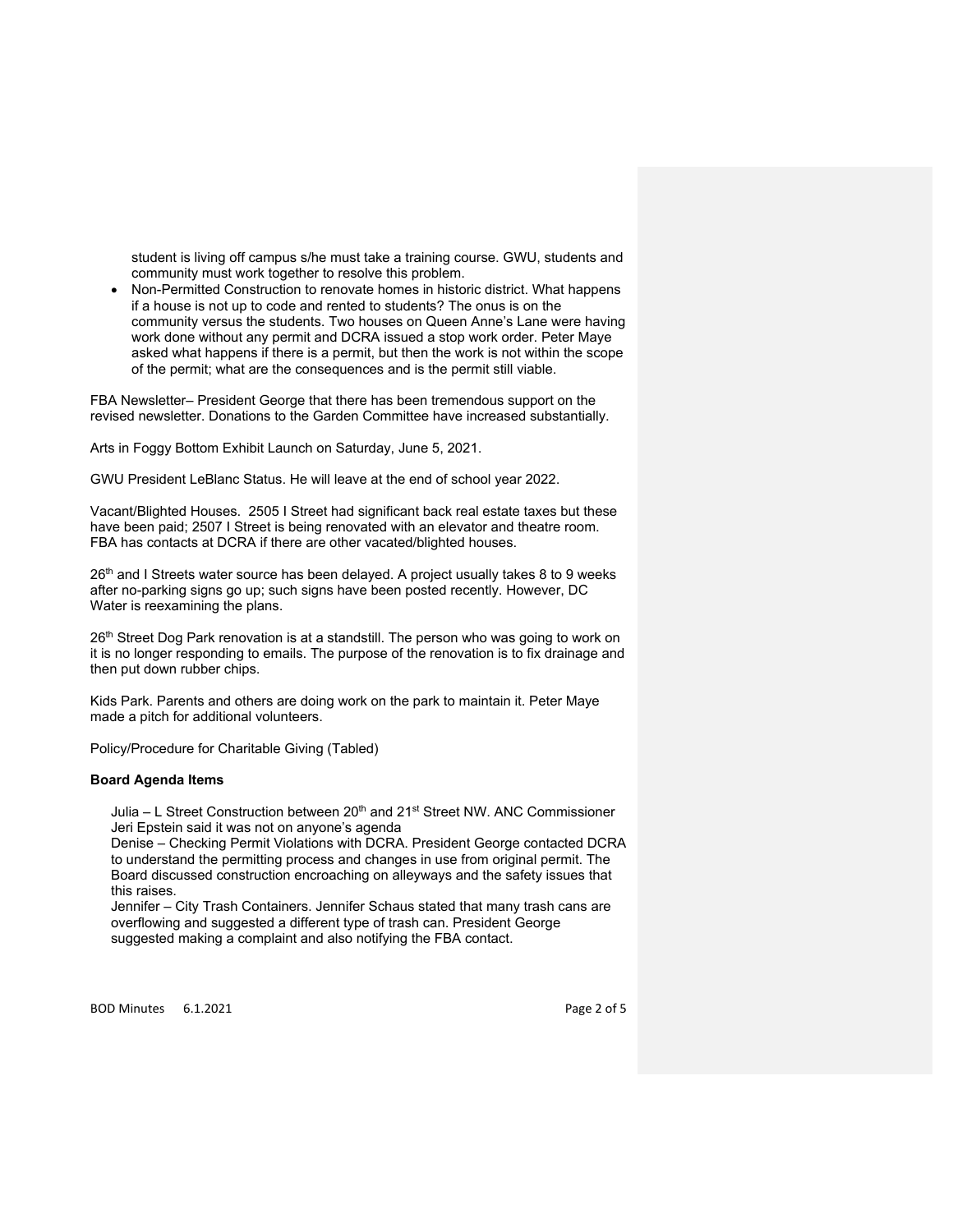### **Treasurer's Report –**

President George stated that he would forward the May financial reports to the Board.

Mary Ellen Signorille will checking PO Box from June until September while President George is out of the city.

### **Membership Report**

- Mary Ellen Signorille reported on membership status. As of May 31, 2021, there are 217 current members (slight increase from last month) and 166 inactive members (deceased because of death or moved from Foggy Bottom.
- She reconfirmed the COVID extension until June 30, 2021 and she will send out another email to inactive members.
- MailChimp Special Guest List updated
- Membership list reconciliation (JPG/Mary Ellen) Distribution list vs. Membership list
	- o All members are on the Distribution List
	- o Should only members receive Newsletter / Announcements? Over 150 people are receiving emails who are not members.

# **FBA VOTE**

Mary Ellen Signorille moved that the newsletter should be distributed only to members and other related people within the President's discretion (e.g., ANC Commissioners). Julia Gustafson seconded the motion. The motion passed unanimously.

- Member Benefits Confirmation of Preferred Merchant Program by June  $9<sup>th</sup>$ .
	- o Status of each
	- $\circ$  Jennifer Schaus volunteered to establish an Excel sheet with the merchant's names.
- Tabled to Later Discuss, confirm by vote the change in memberships due dates – anniversary date or aligned with calendar year – To Be Discussed at a later meeting

### **Technology**

- Technology Roadmap still under development
- FBA Board emails Still in progress
- FBA Cloud Storage Still in progress

### **Communications**

- Discuss FBA Newsletter
	- o Physical Distribution Eileen
	- o Working on posting newsletter to website but there will be a delay.

BOD Minutes 6.1.2021 **Page 3 of 5**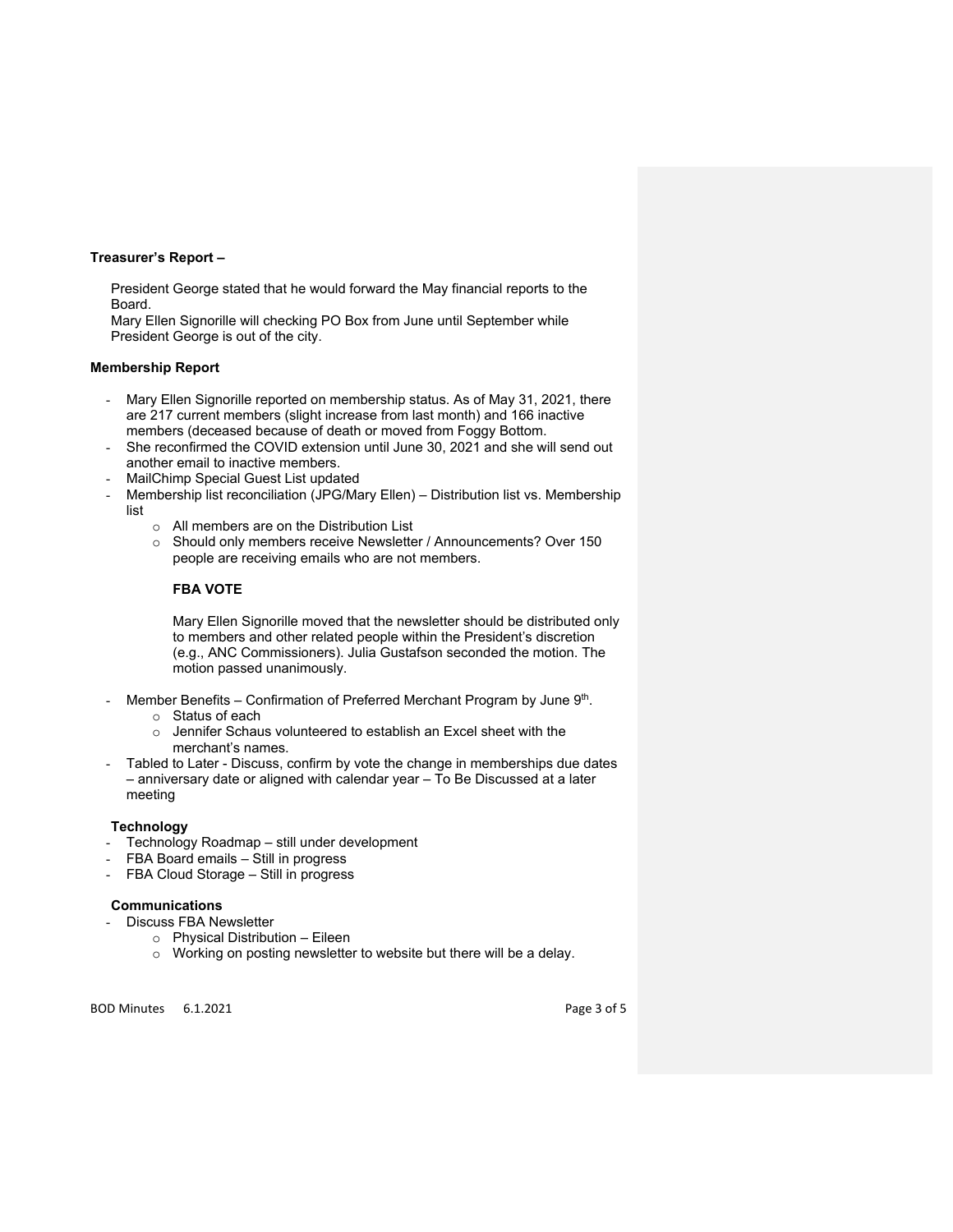- o Christina stated that perhaps we should consider a member-only section on the website.
- Data collection on all buildings (apartments and condos) underway via volunteer
- Considerations for in-person or hybrid meetings in September/October/ November? President George will reach out to GWU for space to do hybrid meetings.

# **Garden Committee Report – Peter / Denise**

- Garden Committee Activities
	- o May activities. Denise planted the whole historic district. Hoping that the "water fairies" (owners where plantings are newly planted) continue to water the new plantings.
	- o Expansion of volunteer team
	- o June Planned activities
	- o Tree-Box Fencing. Jennifer asked whether there was a matching program or other public/private partnerships for the tree-box fencing. Denise did describe a matching program for DC residents (DOEE – Riversmart) where there is a run-off / water problem. Denise and Jennifer will continue to work on the matching program idea.
	- o The Boathouse Cooling Tower. The Boathouse claimed that it met the noise limits. DCRA redid the noise test and the Boathouse was fined for being over the decibel limits. It is working on barriers to reduce the noise. Noise cannot go beyond the property line.

# **Arts in Foggy Bottom – Peter**

- Status of Exhibit Installation was complete on May 22
- Exhibit Launch is on Saturday June 5

## **FB/WE Infrastructure – JPG**

- Community Dumpster Sponsored by Pam Brie
	- o Timeline for permits did not work. The FBA is planning for May 2022.
	- o Another alternative is to have public works do a bulk pick up.

## **FB History – Denise**

- History Project Update Status of outline and roadmap
- Denise Vogt stated that she is waiting for website to be built out so information can be posted.

Kevin Days of GWU let FBA representatives into the Waggaman building. John Kelly of the Washington Post posted a column about the building and its planned destruction. [https://www.washingtonpost.com/local/gw-foggy-bottom-history/ 2021/06/01/b39b6bac-c2f2-11eb-93f5-ee9558eecf4b\_story.html?outputType =amp]

BOD Minutes 6.1.2021 **Page 4 of 5**